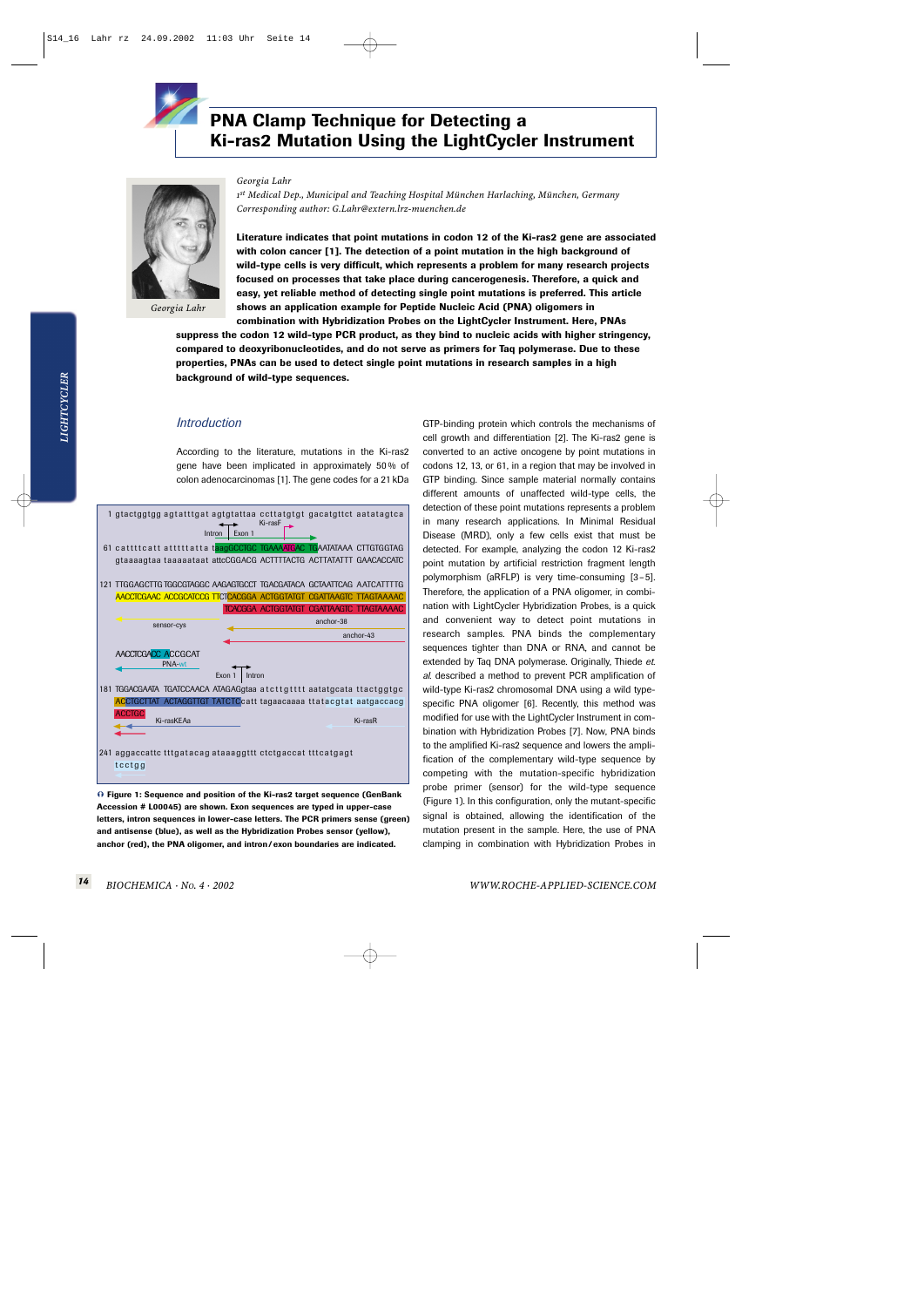the LightCycler Instrument to detect the codon 12 point mutation in the Ki-ras2 gene and mRNA is described.

## *Materials and Methods*

### **Isolation of DNA / total RNA and reverse transcription**

Chromosomal DNA and RNA from biopsy research samples and from the cell line SW480 differing from wildtype Ki-ras2 at codon 12, but not at codon 13 [8–9], and chromosomal DNA from stool were isolated using commercial kits. cDNA synthesis from total RNA was performed using a two-step protocol in a 25-µl reaction volume, total RNA, and 2 µl 10x random hexamers. The reaction was incubated for 60 minutes at 42 °C [5].

#### **PCR amplifications**

PCR was performed with the LightCycler FastStart DNA Master Hybridization Probes mix using 3 mM MgCl<sub>2</sub>, and 25 % of the reaction volume of DNA or cDNA in a dilution of 1:10. For parallel analysis of DNA and cDNA, primer pairs Ki-rasF and Ki-rasKEAa (generating a 125-bp PCR fragment), in combination with anchor-38, were used. For DNA analysis only, primer pairs Ki-rasF and Ki-rasR (165 bp), in combination with anchor-43, were used.

The PCR primers were: Ki-rasF 5'-AAG GCC TGC TGA AAA TGA CTG -3' (forward), Ki-rasKEAa 5'-CTC TAT TGT TGG ATC ATA TTC GTC -3' (reverse), and Ki-rasR 5'-GGT CCT GCA CCA GTA ATA TGC A -3' (reverse). One of the Hybridization Probes was labeled at the 5'-end with the LightCycler Red 705 fluorophore 5'-RED705-TTG CCT ACG CCA CAA GCT CCA A (sensor; complementary to the codon 12 cystein mutant), the other at the 3'-end with Fluorescein 5'-CAC AAA ATG ATT CTG AAT TAG CTG TAT CGT CAA GGC AC-F1 (anchor-38) or 5'-CGT CCA CAA AAT GAT TCT GAA TTA GCT GTA TCG TCA AGG CAC T-F1 (anchor-43). Both anchor and sensor oligonucleotides were used at a final concentration of 0.2 µM, whereas PCR primers were  $0.3 \mu$ M. The PNA oligomer (PNA-wt) NH-TACGCCACCAGCTCC-CONH was added in a concentration of 0.7 µM. All primers and the PNA oligomer were synthesized by TIB Molbiol, Berlin, Germany. The amplifications of the 125 (165)-bp PCR fragments were performed in the LightCycler Instrument running 59 cycles of 2(3) seconds at 95 °C, 10 (15) seconds at 56 (60)°C and 10 (15) seconds at 72 °C, starting with a 10 minute denaturation/activation at 95 °C. Melting-curve analysis was performed by a 0 (20)-second denaturation at 95 °C, a hybridization for 20 seconds at 52 (40)°C with continuous increasing of the temperature from 52 (40)°C to 95 °C (with 0.1 [0.3] °C/second). Fluorescence was detected in channel F3.



- **Figure 2: Data analysis of the LightCycler PCR of wild-type (wt) and valin mutant (val) DNA. The amplification curve from DNA preparations, which were amplified without (b) and with (c) the 15-mer PNA oligomer are shown in (a). For the melting-curve analysis (b, c), the first negative derivative of the fluorescence (-dF3/dT) was plotted as a function of temperature (°C; Tm). Blue is the wild-type DNA derived from the stool of subject 1. Red is the codon-12 val variant DNA sample derived from the tumor cell line SW480, and black is the negative control (H<sub>2</sub>O).** 

# *Results and Applications*

### **Detection of the mutant codon 12 Ki-ras2 chromosomal DNA**

Hybridization Probes are sensitive when monitoring single-base sequence variations, using the specific melting temperature of the sensor probe that is specific for the codon-12 cystein variant of Ki-ras2. The results of a specific PCR analysis from wild-type and valin mutant